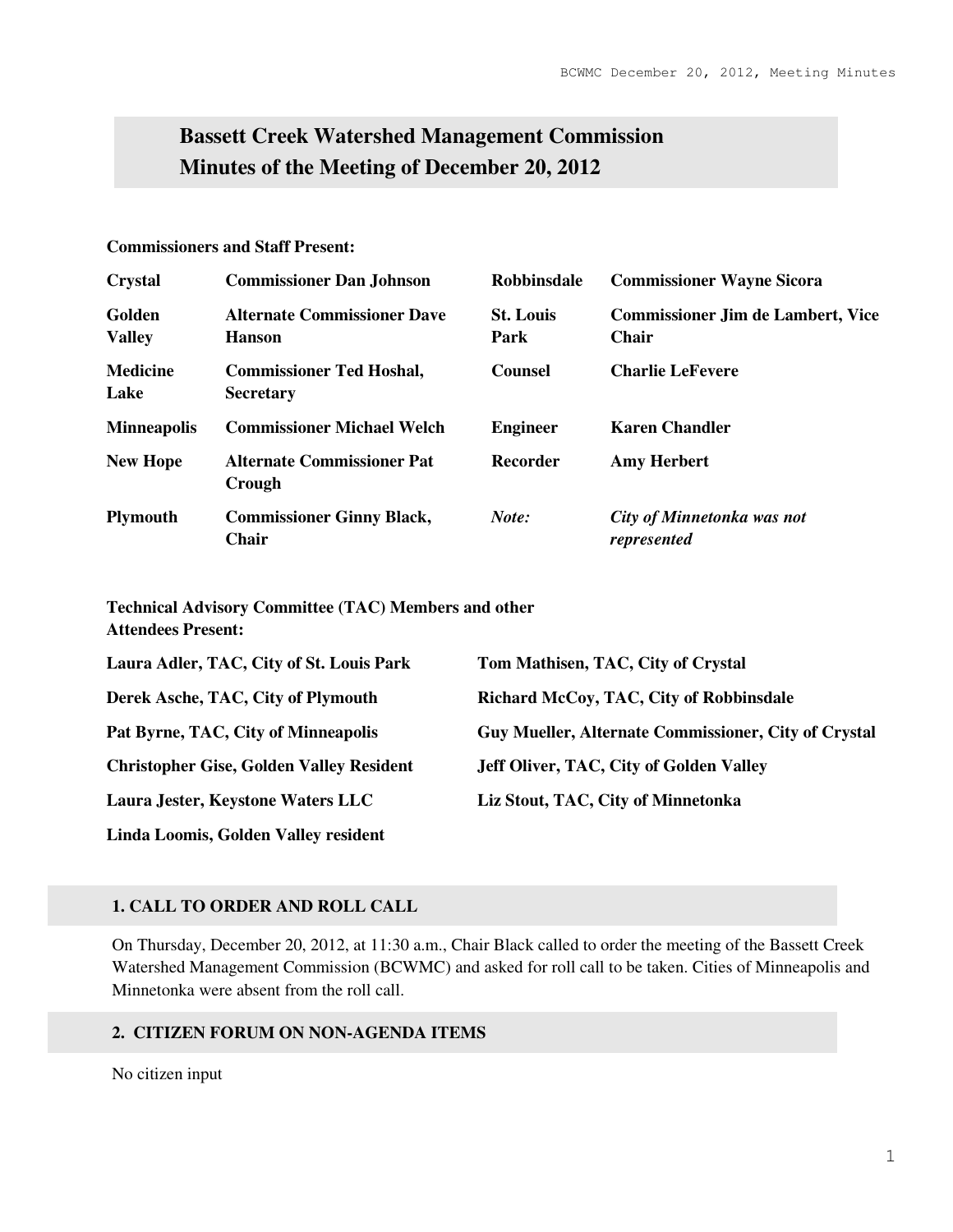# **3. AGENDA**

Commissioner Johnson moved to approve the agenda. Commissioner de Lambert seconded the motion. The motion carried unanimously 7-0 with seven votes in favor [Cities of Minneapolis and Minnetonka absent from vote].

# **4. CONSENT AGENDA**

Commissioner de Lambert moved to approve the Consent Agenda. Alternate Commissioner Hanson seconded the motion. The motion carried unanimously 7-0 with seven votes in favor [Cities of Minneapolis and Minnetonka absent from vote]. [The following items were approved as part of the Consent Agenda: the November 14, 2012, BCWMC meeting minutes, the December Financial Report, payment of the invoices, Legal Counsel Communications, Education Committee participation in Plymouth Yard and Garden Expo in April, Resolution 12-10 approving reimbursement to BCWMC of 2.5% of 2011 tax request to the County for CIP admin expenses, Resolution 12-11 approving transfer of 2012 funds of \$25,000 each from the Admin account to the Erosion/ Sediment account and Long-term Maintenance account, Approving the terms of engagement agreement with MMKR for annual auditor services, Approving the Channel Maintenance Fund reimbursement request from the City of Golden Valley in the amount of \$17,900, Approving the Turtle Lake Drainage Improvement project in the City of Plymouth, Approving the 45<sup>th</sup> and Nathan Lane Drainage Improvement project in the City of Plymouth, and Authorizing the final closeout work for the 2010 BWSR Clean Water Grant.]

The general and construction account balances reported in the December 2012 Financial Report are as follows:

| <b>Checking Account Balance</b>                           | \$528,593.14       |
|-----------------------------------------------------------|--------------------|
| TOTAL GENERAL FUND BALANCE                                | \$528,593.14       |
| TOTAL CASH & INVESTMENTS ON-<br>HAND (12/12/12)           | \$3,125,686.83     |
| CIP Projects Levied – Budget Remaining                    | $(\$2,681,853.29)$ |
| <b>Closed Projects Remaining Balance</b>                  | \$443,833.54       |
| 2012 Anticipated Tax Levy Revenue                         | \$12,041.65        |
| <b>Anticipated Closed Project Balance</b>                 | \$455,875.19       |
| 2013 Proposed & Future CIP Project Amount<br>to be Levied | \$196,000.00       |

#### **5. NEW BUSINESS**

**A. 2014 CIP Update.** Ms. Chandler explained the schedule she prepared and included in the meeting packet. She said it outlines the CIP process that will facilitate the 2014 CIP projects getting ordered by September. She reviewed with the Commission the three projects that the Commission had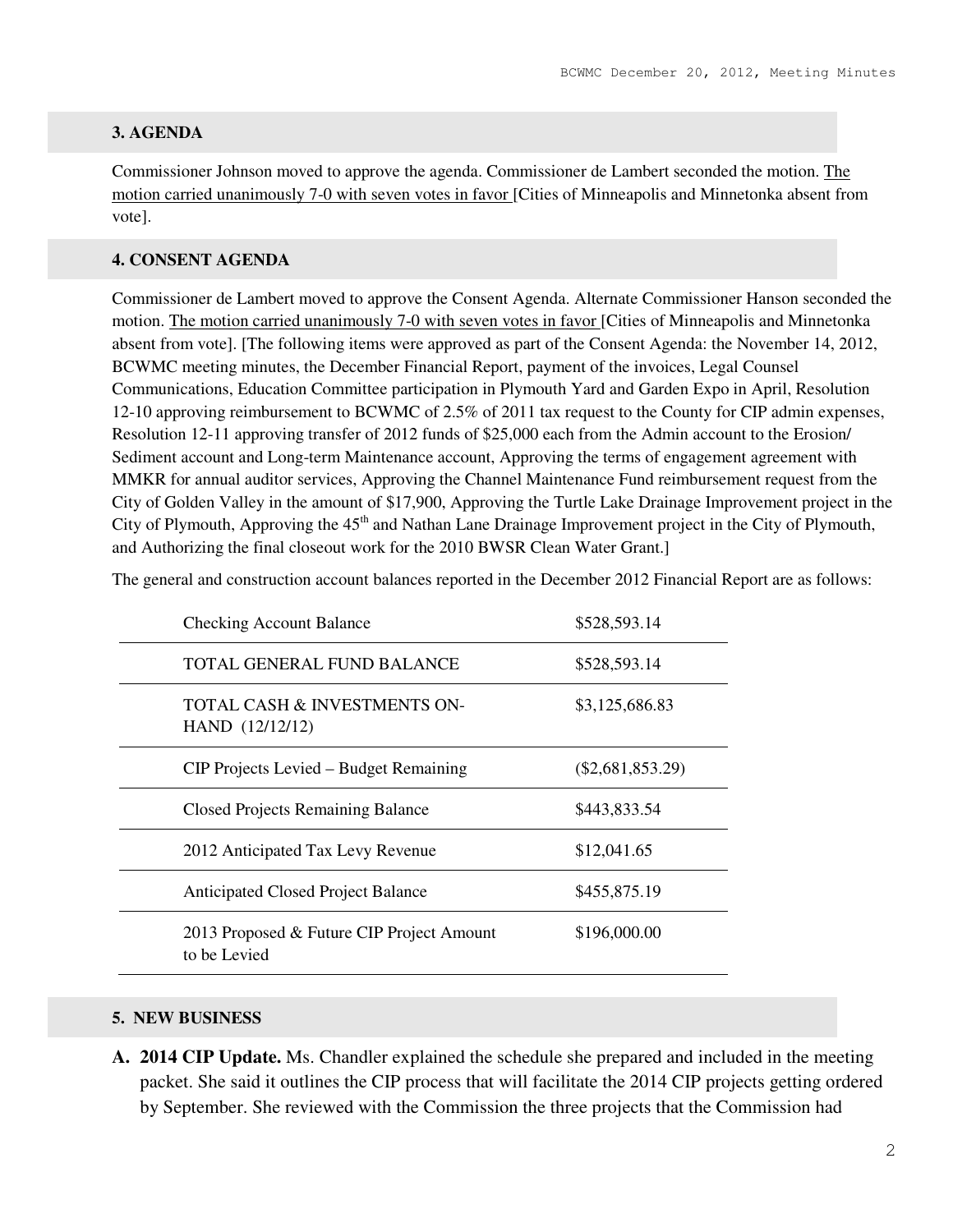previously approved adding to its 2014 CIP:

- Schaper Pond diversion project, Golden Valley (BCWMC project SL-3) estimated cost \$550,000
- Briarwood/Dawnview water quality project, Golden Valley (BCWMC project BC-7) estimated cost \$200,000
- Twin Lake in-lake alum treatment, Golden Valley (BCWMC project TW-2) estimated cost \$100,000

Ms. Chandler said that the schedule is based on the assumption that the Twin Lake project would require a Major Plan Amendment since there is not a Twin Lake project in the Commission's *Watershed Management Plan*. She said that the other two projects likely would require just the Minor Plan Amendment but it would make sense to combine the three projects into one plan amendment. She noted that if the items listed in the schedule that are slated to come in front of the Commission at its February meeting aren't ready then there is the possibility of some projects not being able to go forward in 2014 and would instead need to wait for 2015.

# *[Commissioner Welch arrives]*

Chair Black noted that it would be helpful to receive with memos of this type a map showing the location of the projects. She asked if Twin Lake has a public access. Commissioner Welch and Ms. Loomis responded that there is not. Chair Black raised the question of whether the Commission as a public body should be paying for a project that only benefits private property owners. She said she thinks that the Commission should have a discussion on this topic as part of its Watershed Management Plan process and should decide how the Commission will handle those types of projects. Chair Black said that an alum treatment is a stop-gap measure and wouldn't help the lake in the long term. She said she is looking for projects that have a more long-term effect.

Alternate Commissioner Hanson asked if there is a formal report that has been presented about the alum treatment project for Twin Lake. Ms. Chandler said that there is not a feasibility report but the studies have been done and formally presented to the Commission. Commissioner Johnson asked for an explanation of the alum treatment. Ms. Chandler provided a summary of the process and the expected effects. She mentioned that the Commission's *Watershed Management Plan* states that that a goal of the BCWMC is to protect and maintain the high quality of Twin Lake's water. Commissioner Welch commented that he sees the kind of water quality work being done around the metro area and this type of project seems like the kind of project that was done a long time ago. He said that he is interested in the issue of revising the Commission's CIP over the long haul. There was a discussion of the reason why an alum treatment is recommended for Twin Lake. There was a discussion about the water quality industry's floating island wetland practice. Chair Black said that this discussion was informational and no action was needed.

B. **Authorization to Proceed with Feasibility Report for 2014 CIP Project in Golden Valley: Twin Lake Alum Treatment.** Ms. Chandler said that the information needed for the report has been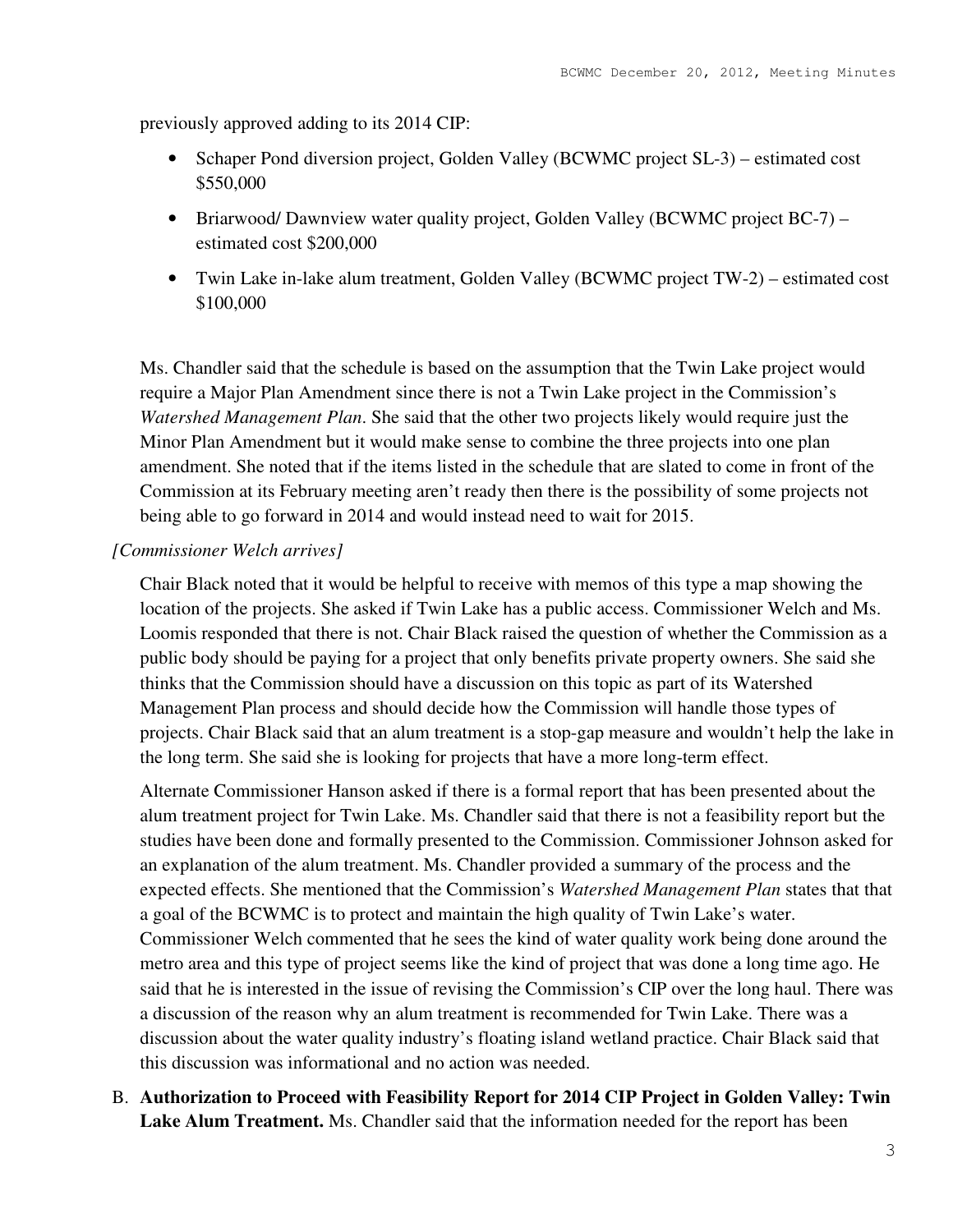gathered but would need to be put into a feasibility report format. Chair Black brought up the balance of the surveys and studies budget. Ms. Chandler said that the work on feasibility reports is tracked under the specific CIP project. Commissioner Welch said that he will not support directing the Commission Engineer to do this feasibility study. He said that he is interested in having an objective analysis undertaken that would rely on the prior work that Barr Engineering has completed. He said that the Commission needs to put in place a process and a procedure for ordering feasibility studies. Chair Black provided the reasons why she will not support directing the Commission Engineer to do the feasibility study. Chair Black said one solution is to go out for a Request for Proposals for an evaluation of BMPs for Twin Lake and a recommendation of the best BMP. She said the Commission could direct the preparation of an RFP to come back in front of the Commission at its January meeting.

Commissioner Sicora said that by ordering the feasibility study the Commission is not authorizing the project. Chair Black said that he is correct. Commissioner Sicora said that he would like to see the feasibility study prepared. He moved to approve the feasibility study for the Twin Lake Alum Treatment CIP project being prepared by Barr Engineering Company. He said that he is not in favor of going out for an RFP for this work and he is not interested in engaging in a policy discussion at this time. Commissioner Johnson seconded the motion. Chair Black brought up her concerns about the Commission getting boxed into the Alum treatment and said she wants a fresh look at the options.

Mr. Oliver said that the alum treatment project proposal was the outcome of two Commissiondirected studies of the water quality of Twin Lake and that the information that the Commission is saying today that it is looking for is included in those studies. He said that the feasibility report will pull together the information and will answer the Commission's questions so it seems that the most cost effective way to go about this is to direct the Commission Engineer to go forward with the report and the Commission can request the Engineer to conduct additional analysis if the Commission sees the need. Chair Welch said that he didn't want his comments to impugn the integrity of Barr Engineering's past work on this project. He said it is just that he has never met an engineer that can't criticize another engineer's work and that type of critique is helpful to the Commission.

By call of roll the motion carried 6-2 with six votes in favor (Cities of Crystal, Golden Valley, Medicine Lake, New Hope, St. Louis Park, and Robbinsdale), two votes against (Minneapolis and Plymouth) and one vote absent (City of Minnetonka). Commissioner Welch asked for the policy and procedure discussion regarding the assignment of feasibility studies to be added to a future agenda. Chair Black agreed.

- C. **Discussion about Commissioner Findings from their Cities regarding Proposed Water Governance Changes.** Chair Black said that if there is no objection by the Commission then this item can be permanently deleted. The Commission agreed to delete the item from the Commission's agenda.
- D. **TMDL Implementation Reporting.** Ms. Chandler said that she wanted to let the Commission know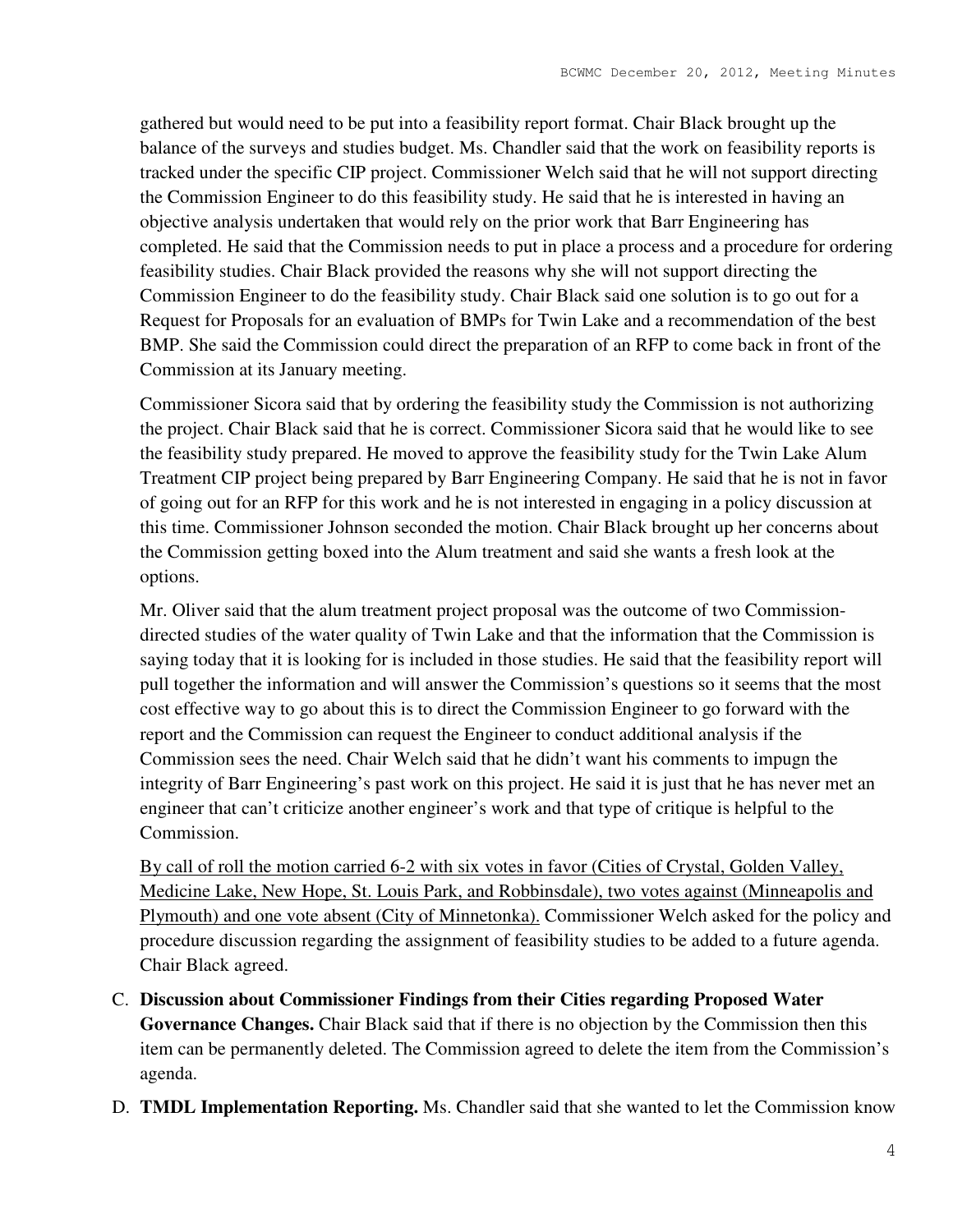that the Commission Engineer is looking into what would be required of the Commission in terms of TMDL implementation reporting. She said that the Commission Engineer is starting to have conversations with the MPCA and City Staff. Ms. Chandler provided background on the Commission's role as a TMDL categorical implementer. Chair Black said that this should be addressed in the plan process.

E. **2012 Flood Control Projects.** Ms. Chandler noted that there were some minor structural things noted in the report. She said that the flood control project is aging and some parts of it are 30 years old. Ms. Chandler said that it is important to note that the aging structures will start needing more maintenance. She explained that the Plan Steering Committee had talked about how the Commission needs to make sure it has enough money to cover maintenance in the future. She said that the Commission Engineer is looking for authorization to send letters to the Member Cities about what needs to be done in terms of maintenance based on the Commission Engineer's 2012 inspection of the flood control projects.

Mr. Byrne asked if the information sent to the cities could identify those projects that are urgent and should be addressed as soon as possible and to label those as 2013 projects. He requested that those projects retain the 2013 designation going forward. Chair Black said that she likes the idea and suggested that Commissioners also get copies of all of the letters.

Commissioner Welch moved to accept the 2012 Flood Control Projects inspection report and for the Commission Engineer to provide copies to the Member Cities, Minnesota Department of Natural Resources, and the Army Corps of Engineers and include a cover letter that highlights for each governmental entity the top priority projects and requests that the entity address those projects as soon as possible. Commissioner Johnson seconded the motion. Commissioner Hoshal asked about the status of the rip rap at the Medicine Lake outlet structure. Ms. Chandler said that the issue is unresolved. Commissioner Hoshal commented that absent from the inspection report is the communication that there are no invasive species on any of the structures. Ms. Chandler said that the inspectors are not biologists but she hears that the Commission wants in the future for the inspectors to note if they do see invasive species, such as zebra mussels, on the structures. The motion carried unanimously 8-0 with eight votes in favor [City of Minnetonka absent from vote]. Commissioner Welch supported Commissioner Hoshal's request that future inspections of flood control structures should assess for invasive species.

# **6. OLD BUSINESS**

A. **Update on Contract Negotiations for Administrator Services.** Administrative Services Committee Chair Jim de Lambert reported on the process and said that a final proposed contract has been handed out for the Commission's review. He said that Laura Jester has obtained the insurance requested by the Commission and she has an electronic copy of the certificate, which she will forward to the Commission's legal counsel. Attorney LeFevere noted that the contract is between the Commission and Keystone Waters, LLC. He said that the Commission does not have the certificate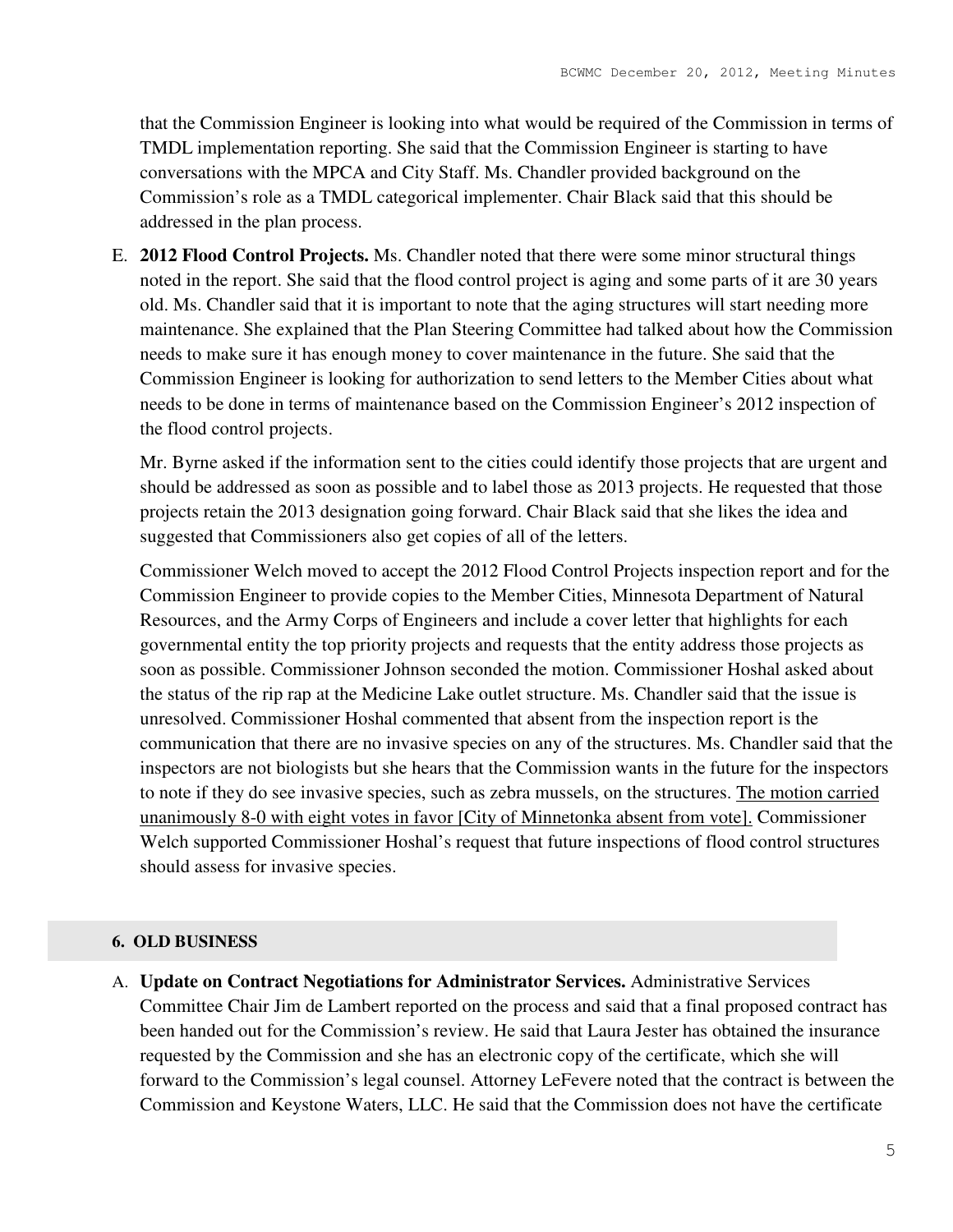of insurance in hand but if the Commission wants to take action today it can do so and make it contingent on receiving the certificate. The Commission discussed details of the contract. Ms. Jester introduced herself. Commissioner Welch moved to enter into contract with Keystone Waters, LLC with a condition that paragraph 13 is amended to say that the Commission can authorize Ms. Jester in writing or by motion of the Commission. Commissioner de Lambert seconded the motion. The motion carried unanimously 8-0 with eight votes in favor [City of Minnetonka absent from vote]. Commissioner Welch stated that he was in favor of moving ahead with getting an Administrator on board quickly, the idea of working with Doug Snyder and the Mississippi Watershed Management Organization was put on the back burner for now but it is still an option that will be looked into further. Chair Black reported that the idea should be taken into consideration during the discussions of the 2014 budget. She also noted that the expense for advertising for the position in the Star Tribune should have come out of the 2012 Administrator budget but the financial report does not reflect that it was invoiced to that budget and asked staff to work with the Deputy Treasurer to make that change.

B. **Update on Next Generation Watershed Management Plan and Review of Draft Gaps Analysis.** Plan Steering Committee Chair Linda Loomis reported that the Committee had reviewed the draft gaps analysis, made comments, and requested some changes, which were made for the version that the Commission received in its packet. She said that this morning prior to the meeting the Committee held the Visioning Workshop, which provided a lot of good information. Ms. Loomis said that the Committee will be contacting the Member Cities to set up meetings with them. She said that the Committee has a media contact list prepared and she is putting together a description of the Commission's public involvement process so that it can be provided to BWSR (the Minnesota Board of Water and Soil Resources). Ms. Loomis said that she will provide it to the Committee members for its review for the January  $7<sup>th</sup>$  Committee meeting.

Commissioner Welch gave an update on the media piece being developed for publication in the watershed's local papers and said that if anyone with feedback about the scope of the article should provide it to him. The Commission discussed the timing of the article publication and the schedule of the Plan process. Ms. Loomis said that she would develop a timeline for the next Plan Steering Committee meeting. Chair Black said that the Commission would like to see the article at its next meeting.

Ms. Chandler provided a walk-through of the draft gaps analysis. She said that her plan is that she'd collect comments from the Commission and based on those comments, Barr Engineering would finalize the analysis. The Commission discussed the gaps analysis. Ms. Chandler commented that she discovered a gap not addressed in the document. She said an issue that can be added to the document as a new row in the water quality section is revisiting the Minnesota Pollution Control Agency's (MPCA) water quality criteria/ water classifications. Chair Black asked that it be added prior to the January 7<sup>th</sup> Plan Steering Committee meeting. Commissioner Welch suggested that the gaps analysis be available in an electronic format. He said that anyone who has comments on the gaps analysis should send them to Ms. Chandler. The Commission discussed how and when it wanted to review the gaps analysis. The Commission decided that the Plan Steering Committee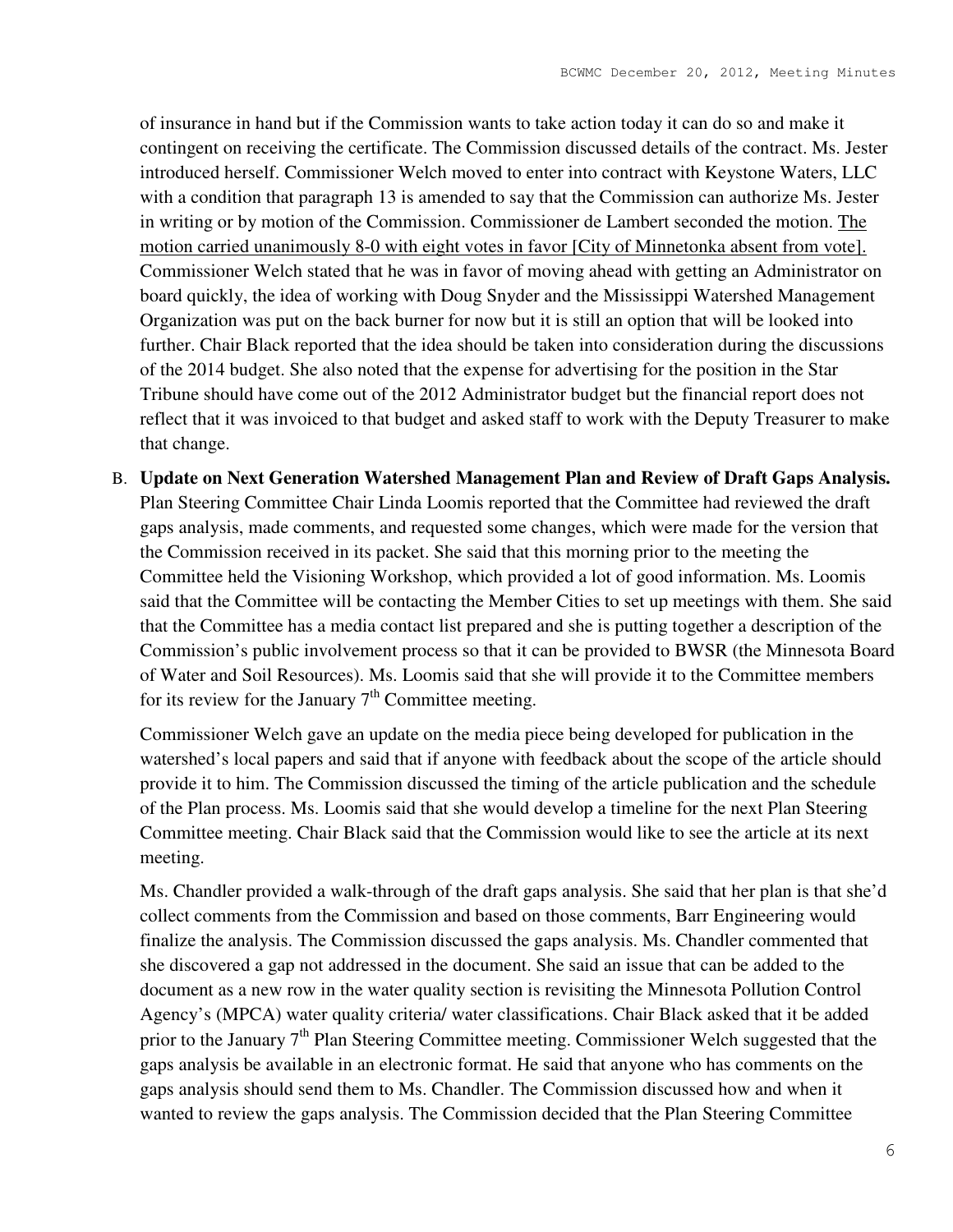would decide and inform the Commission.

The Commission authorized Administrator Jester and Ms. Herbert to spend time training on BCWMC processes as needed by Administrator Jester.

- C. **Request from WMWA (West Metro Water Alliance) for Approval of Use of Administrative Funds for Education Initiative.** Commissioner Hoshal brought the request forward again from WMWA that it get authorization from the BCWMC to use the WMWA administrative funds for the proposed education market study in the watershed by two contractors and the request that the BCWMC carry over its unspent 2012 WMWA administrative and project budget into 2013 for WMWA to use on its proposed education project. The Commission discussed the request and asked Commissioner Hoshal to come back next month with clarification on the amount that WMWA is requesting from the Commission and asked staff to clarify with the Commission's Deputy Treasurer whether budget can be carried over into the next year.
- D. **Authorize Engineer to Perform Additional Work on the Watershed-wide Hydrologic and Hydraulic (XP-SWMM) Modeling Study.** Ms. Chandler provided an explanation of the proposed work and requested Commission authorization to do the work at an estimated cost of \$3,000 - \$5,000. She said the Commission Engineer recommends that the cost come from the BCWMC's Surveys and Studies budget. Commissioner Welch moved to authorize the Commission Engineer to undertake the work as described Ms. Chandler and in the Engineer memo. Commissioner Sicora seconded the motion. The motion carried unanimously 8-0 with eight votes in favor [City of Minnetonka absent from vote]. Ms. Chandler asked if 2012 budget could be used for this work. Chair Black said that staff will ask the Deputy Treasurer and will report back in January.

# **7. COMMUNICATIONS**

Chair:

- 1. Chair Black thanked the caterer, D'amico & Sons/ ACE Catering for providing extra food at today's meeting.
- 2. Chair Black provided an update on the WOMP (Watershed Outlet Monitoring Program) contracts.
- 3. Chair Black announced that she will not be attending the Commission's February meeting and that Vice Chair Jim de Lambert will preside.

# Commissioners:

1. Commissioner Welch said that he saw a great presentation by Claire Bleser and Kevin Bigalke on chloride and he recommends that the Commission invite them to do the presentation at a BCWMC meeting. The Commission agreed.

Committees: No Committee Communications.

Counsel Communications: No Counsel Communications.